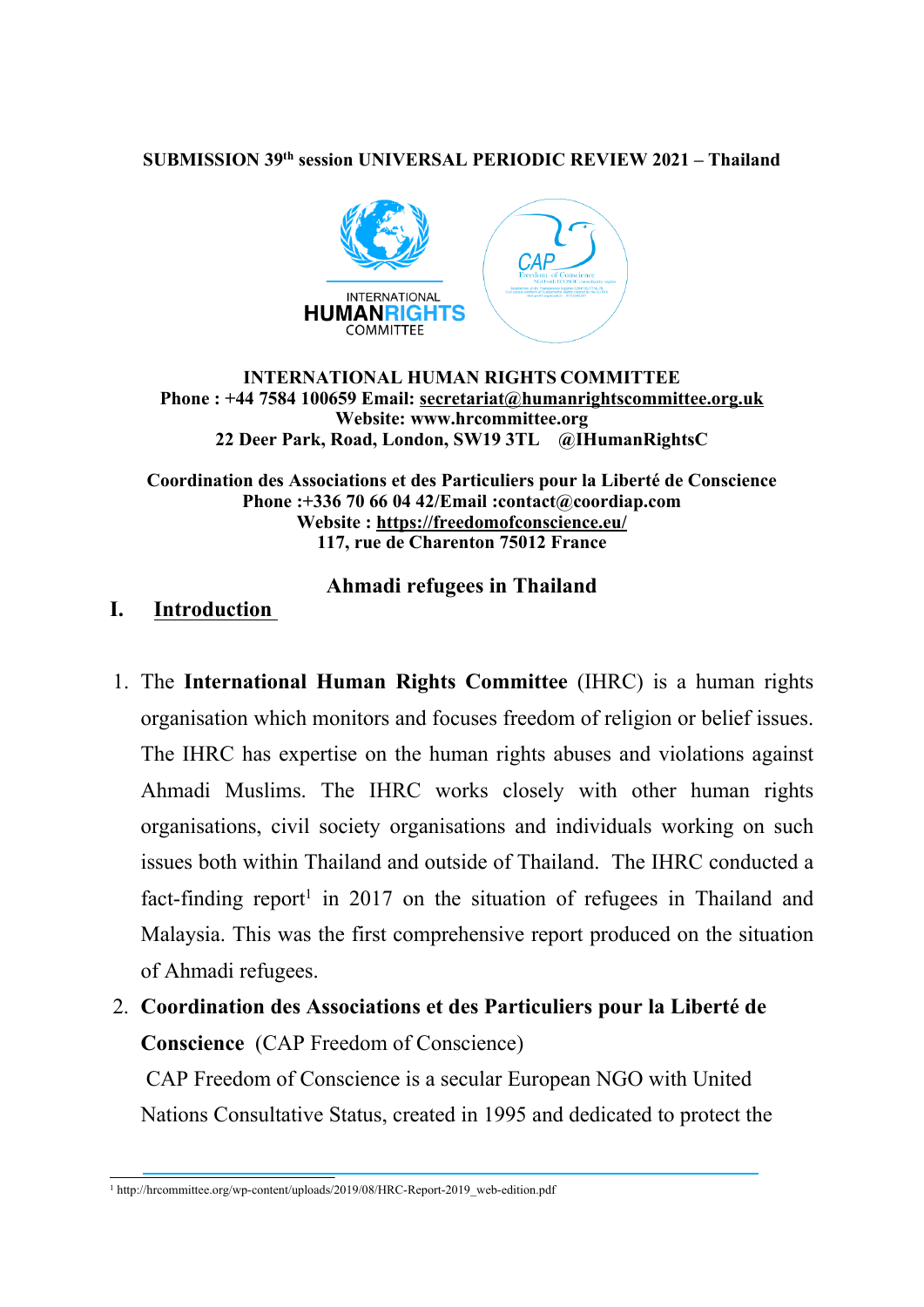Right of Freedom of Religion and Belief.

CAP Freedom of Conscience combats all forms of discrimination based on religion or belief by alerting European and International bodies.

CAP Freedom of Conscience collects testimonies of discrimination and human rights violations affecting religious or belief communities in order to disseminate them to international bodies, and in order to raise awareness and inform them as well as to generate debate on the protection of Freedom of Religion and Belief.

- 3. It is well documented that Ahmadis have fled from Pakistan where they face multiple forms of persecution from the State and non-state actors. As we know, realities can differ dramatically from normative standards. The situation of the Ahmadiyya Muslim Community is <sup>a</sup> case in question. In Pakistan, Ahmadis suffer discrimination in all spheres of life, from education to employment, from family life to political participation, from physical safety to access to official documents. Their persecution is systematic, orchestrated by state agencies and militant groups, which frequently cooperate. Criminal law provisions specifically targeting Ahmadis forbid them from manifesting their religious self-understanding while forcing upon them <sup>a</sup> religious label that they reject. No wonder that many Ahmadis flee from the country, in which they cannot feel safe and at home.
- 4. Thailand is not <sup>a</sup> signatory to the 1951 UN Refugee Convention relating to the Status of Refugees ("Refugee Convention") or its 1967 Protocol. Thailand lacks <sup>a</sup> national asylum policy. Without <sup>a</sup> legal status, refugees are vulnerable to arrest, indefinite detention, deportation and possible "refoulement" in contravention of the principles with the UN Convention. Living conditions of refugees are generally poor, with large families often living in one room only.
- 5. There are approximately 1,000 Ahmadi refugees in Thailand. Many of these individuals face harrowing circumstances in their home country (Pakistan)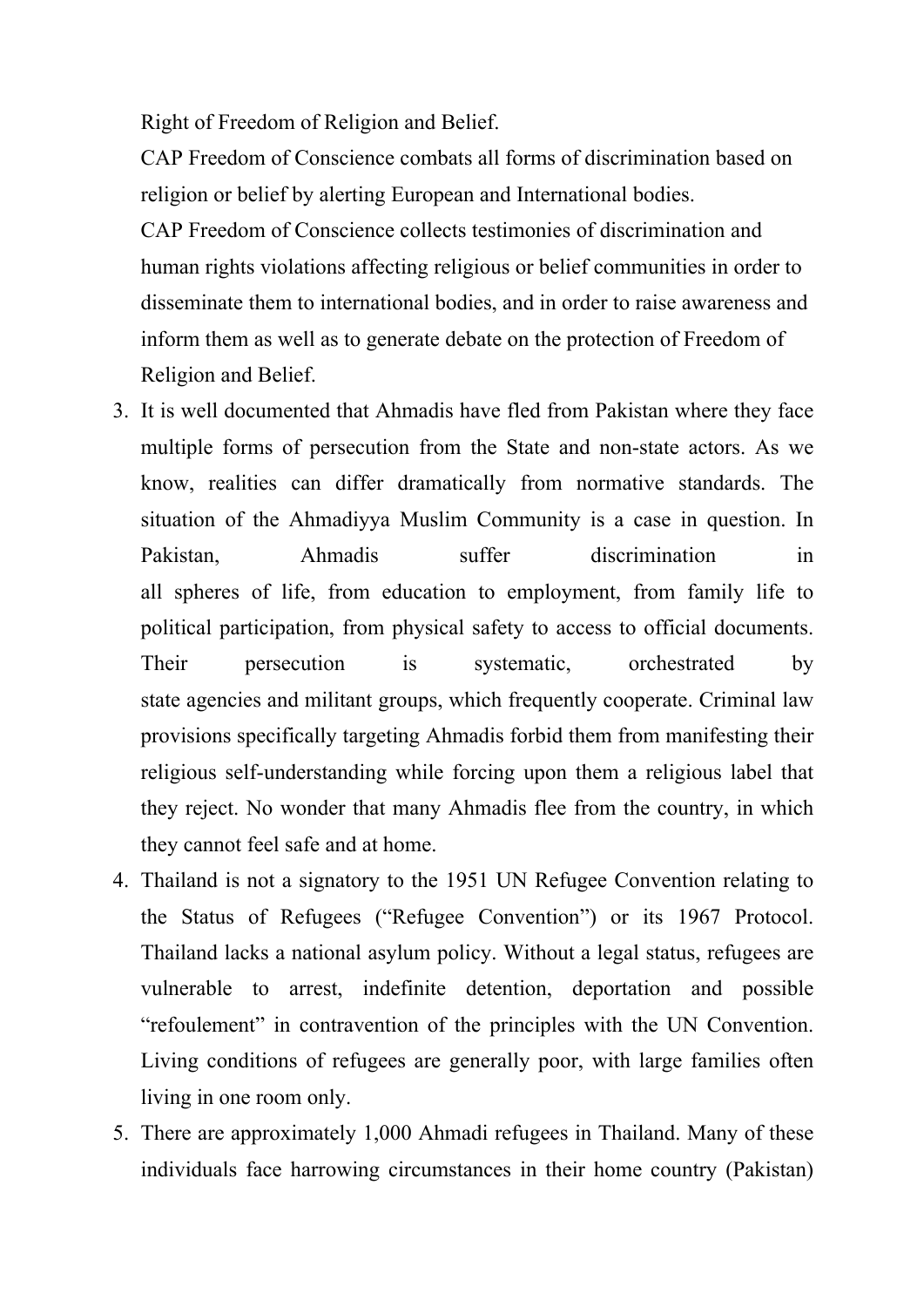simply for claiming their religious identity, exercising or manifesting their faith. This includes serious threats to life, liberty and physical integrity, leading them no choice but to flee their homes, towns, or countries, with or without their families, to countries where they think they could seek protection. Moreover, once in their new country these victims can also find themselves strangers in <sup>a</sup> new land troubled by familiar aspects of their persecution, including daily racism, xenophobia and discrimination. Hence, these victims of religious persecution are trapped in <sup>a</sup> vicious cycle of unfair treatment simply for laying claim to their identities.

- 6. Most of the refugees arrived after the Lahore attacks 2 in 2010 and have been in Thailand for at least five years but many have been living in these countries for longer periods with no end in sight. Numbers coming into these countries have dramatically been reduced in the pas<sup>t</sup> few years. UNHCR is aware of this. The issue is to deal with those currently in these countries who are in no better condition than Pakistan. The argumen<sup>t</sup> that dealing with the current backlog of Ahmadi cases will lead to more Ahmadis entering Thailand is not credible.
- 7. Non-refoulment Ahmadis cannot be returned to Pakistan where they would face torture, cruel, inhuman or degrading treatment or punishment and other irreparable harm. This is simply not an option. **There is no real durable solution for Ahmadis in Thailand.** The resettlement of Ahmadi Muslims to third countries should be prioritised particularly given the current situation in Pakistan.

### **II General situation in Pakistan for Ahmadi Muslim**

1. Ahmadis are under constant persecution in Pakistan, most notably, from two sources i) state persecution and ii) persecution from private individuals and groups which has direct or indirect state support. This situation has escalated since the Lahore mosque attacks in 2010.

<sup>2</sup> https://www.hrw.org/news/2010/06/01/pakistan-massacre-minority-ahmadis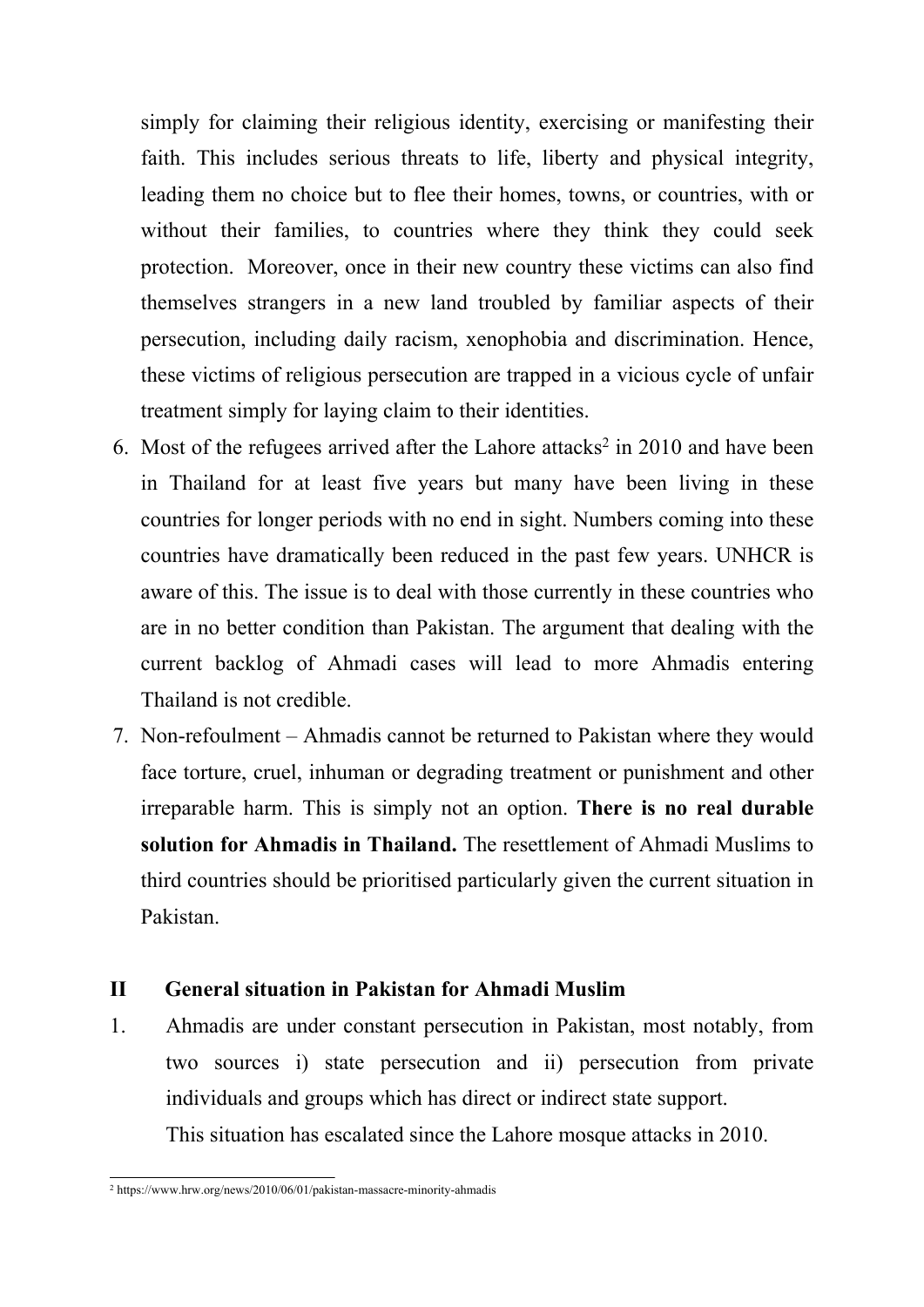- 2. Under the first kind of persecution Pakistani laws<sup>3</sup> are being used to persecute Ahmadis as set out below:
	- a. 2nd amendment to the constitution whereby Section 260(3) was added to the constitution and Ahmadis were declared to be non-Muslims despite their own belief and thought. Ahmadis believe that they are Muslims but still the national assembly of Pakistan on the basis of sheer majority declared them non-Muslims. This amendment hits at the very core of the ICCPR which recognizes some fundamental and basic rights to conscience, thought and religion. The first par<sup>t</sup> of this right has no qualifications and is absolute in terms and that is the right to believe in some religion and thought and to express that belief. The Ahmadis are deprived of this absolute and inviolable right in Pakistan. By virtue of Ordinance XX of 1984, it is an offense if an Ahmadi believe and express his/her true belief that he is <sup>a</sup> Muslim. Any express or implied expression by Ahmadis that they are Muslims will amount to an offense under the aforementioned Ordinance. Even if an Ahmadi greets <sup>a</sup> Muslim with usual Islamic greetings i.e. Assalamo Alaikum (God bless you) he may be liable to 3 years' imprisonment for posing to be <sup>a</sup> Muslim.
	- b. Relevant extract of the Ordinance XX which added Sections 298-B and 298-C to the Pakistan Penal Code:

"298-C Any person of the Qadiani group or Lahori Group (who call themselves 'Ahmadis' or by any other name) who, directly or indirectly, poses himself as Muslim, or calls, or refers to, is faith as Islam, **or preaches or propagates his faith, or invites others to accepts his faith, by words, either spoken or written, or by**

<sup>3</sup> Ordinance XX 1984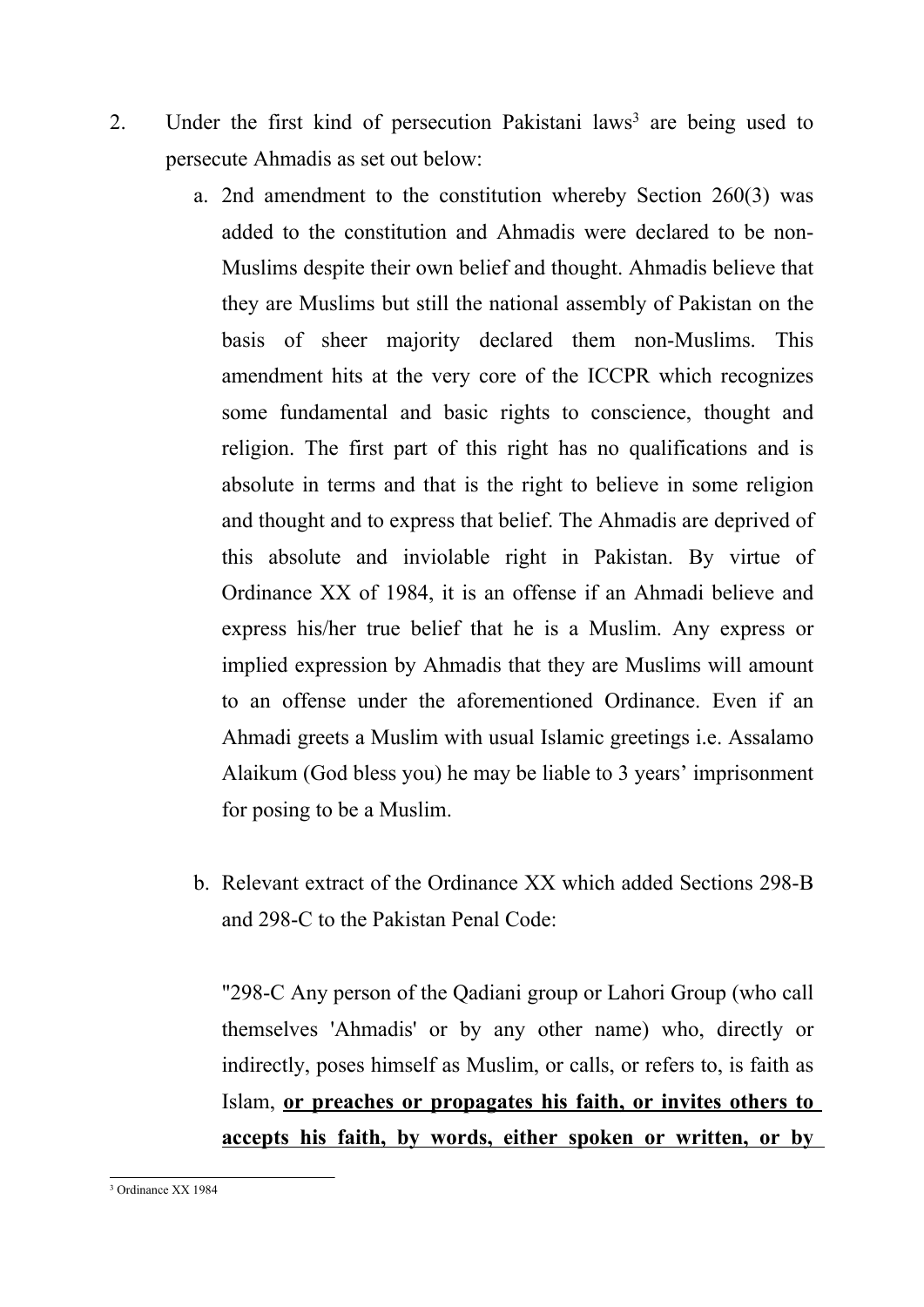**visible representations, or in any manner whatsoever outrages the religious feelings of Muslims,** shall be punished with either description for <sup>a</sup> term which may extend to three years and shall also be liable to fine."

- 3. It can clearly be seen from above provisions that Ahmadis are expressly prohibited from expressing their true faith as Muslims. They are also barred for communicating about their faith to others as it will most certainly constitute propagating their faith or inviting others to their faith.
- 4. The general security situation for Ahmadi Muslims in Pakistan is dire. The Blasphemy legislation and Ahmadi-specific repressive laws are implemented on <sup>a</sup> daily basis at political, economic, social and educational level affecting Ahmadis from all sectors of society and of all ages. This repressive legislation and state endorsed compliance has had traumatic consequences for all Ahmadis as they continue to live in fear of daily persecution by the state, the judiciary, the police, religious vigilantes, media and the general public, thus effectively denying them their most basic fundamental entitlements of religious freedom and human rights.
- 5. Further even Pakistani courts are at best silent towards and at worst supporting the persecution of Ahmadis. Most judges are scared to take any decision protecting Ahmadis. In some cases (at least 3 at High Court level) even after announcing decisions in favour of Ahmadis, judges were forced to change them back under pressure from clerics and lawyers representing the hardline religious groups. This deprives Ahmadis of their sole hope of any sort of justice from the law in Pakistan.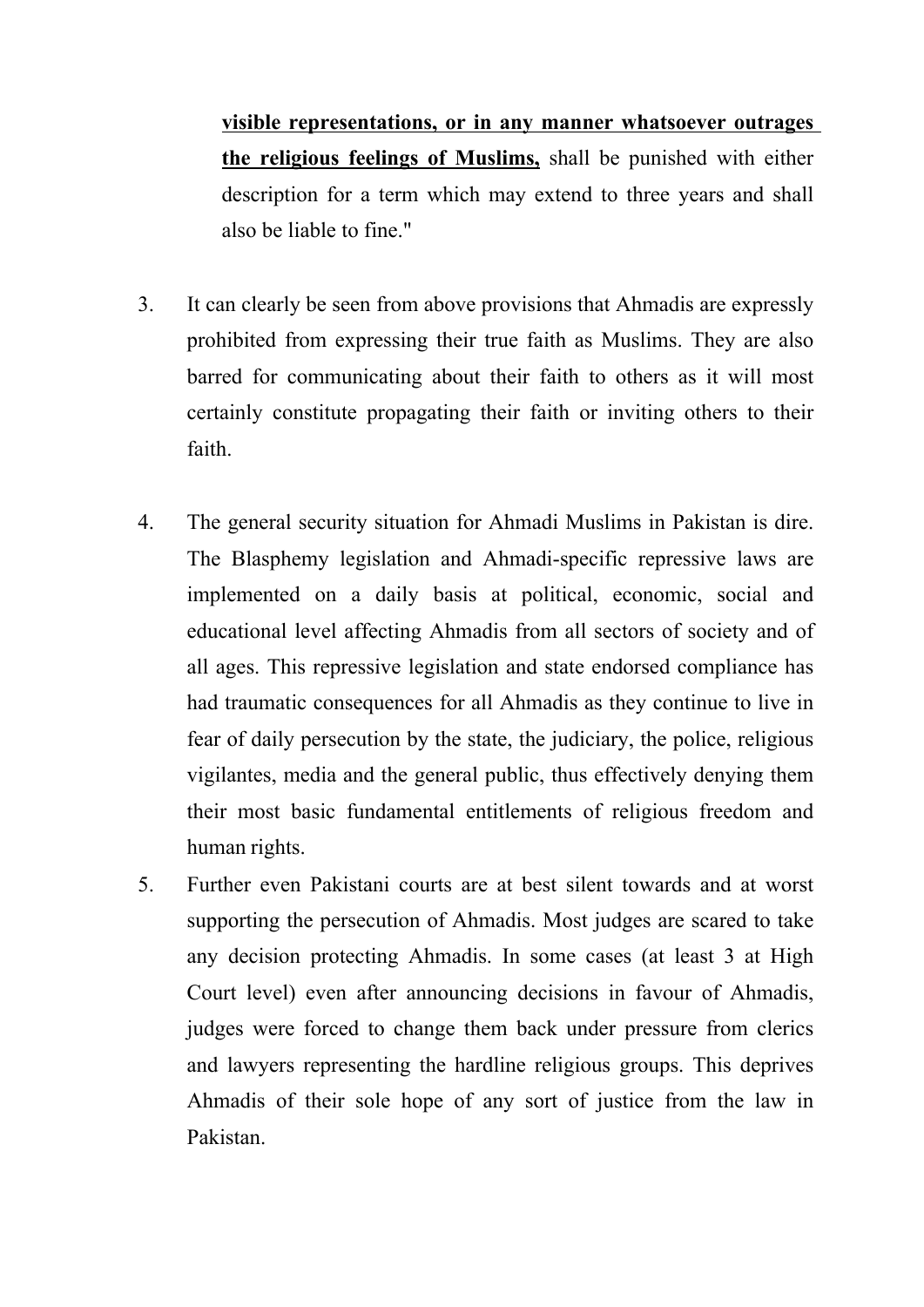6. In the fact finding repor<sup>t</sup> 4 the previous UN Special Rapporteur for Religious Freedom or Belief, Heiner Bielefeldt stated:

"*The community has suffered numerous acts of harassment, discrimination, intimidation and violence committed by State agencies or non-State actors or <sup>a</sup> combination of both. Such acts inter alia include the dissemination of hate propaganda through public media; at- tempts to alienate Ahmadi children from their families, for instance in the context of school education; administrative stipulations employed to preven<sup>t</sup> people from defining their religious identities freely and openly; threats of draconian blasphemy laws, partially explicitly targeting the Ahmadiyya Muslim community; systematic discrimination in all sec- tors of society, including education, the labour market and access to health care; destruction of houses of worship and vandalism of cemeteries; targeted killings in <sup>a</sup> climate of impunity; denial of asylum on religious grounds. Violation of freedom of religion or belief of Ahmadis typically goes hand in hand with other human rights abuses.*

*What makes the case of the Ahmadiyyah Muslim Community special is that the numerous manifestations of extreme disrespect directly affect <sup>a</sup> core element of freedom of religion or belief, i.e. everyone'<sup>s</sup> freedom to define themselves in matters of faith and to communicate their self-understandings free from discrimination and free from fear. In some countries, Ahmadis experience that this freedom is not only factually encroached but also even conceptually denied to them. In the face of ongoing abuses and the systematic persecution suffered by this community, the international community has <sup>a</sup> responsibility*

<sup>&</sup>lt;sup>4</sup> Fact Finding Report by International Human Rights Committee and Asian Human Rights Commission on the persecution of Ahmadis 2015.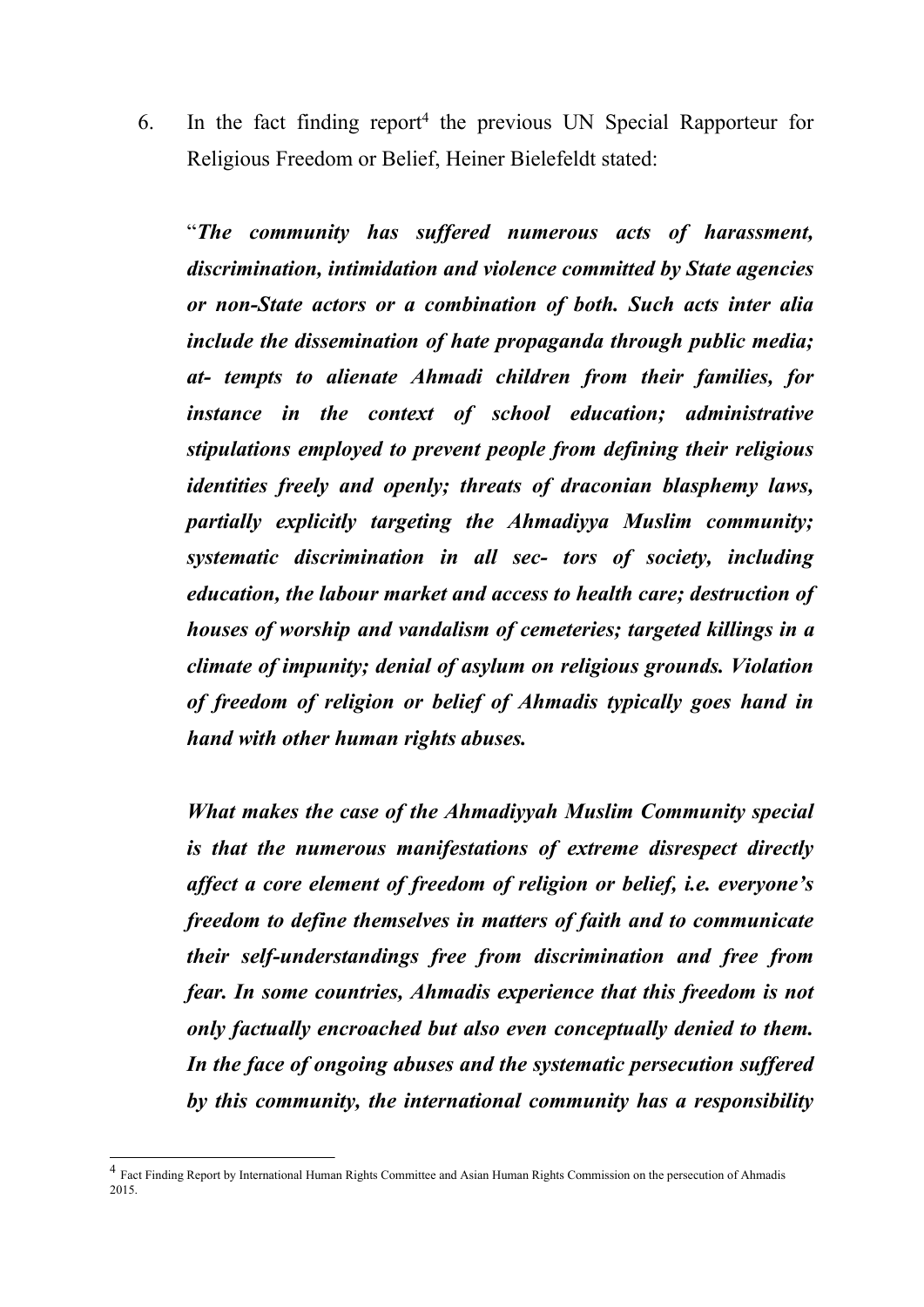*to clearly and loudly speak out against and deal with the violations of freedom of religion or belief of members of the Ahmadiyyah Muslim Community wherever they occur.*"

7. The law clearly states that Ahmadi Muslims cannot preach or propagate their faith. This is beyond doubt and dispute. This makes the Ahmadiyya Muslim Community unique in Pakistan as being the only religious community in Pakistan to be targeted by the state simply on grounds of faith. This legislation not only prohibits preaching and other forms of proselytizing but also in practice restricts other elements of manifesting religious belief, such as holding open discourse about religion with non-Ahmadis, even where these do not amount to proselytizing.

# **III THAILAND**

- 8. All foreigners are subject to immigration regulations. As Thai law makes no provisions for the legal entry or stay for asylum- seekers, most enter Thailand with <sup>a</sup> tourist visa. Tourist visas are easy to obtain and available with proof of funds available, as well as <sup>a</sup> confirmed flight ticket and hotel reservation. Current regulations also call for showing one year of bank statements.
- 9. Some refugees may be able to secure non-immigrant visas. These are available in several categories, such as education, work, or for retirees. While most non-immigrant visas require sponsors in the form of educational institutions, businesses, or family, the retirement visa, often referred to as <sup>a</sup> non-immigrant OA visa, is available to foreigners who fulfil the requirements. However, particularly the financial requirement, being able to show proof of funds makes it difficult to obtain. Further, this requirement must be satisfied every year, and as such is rarely <sup>a</sup>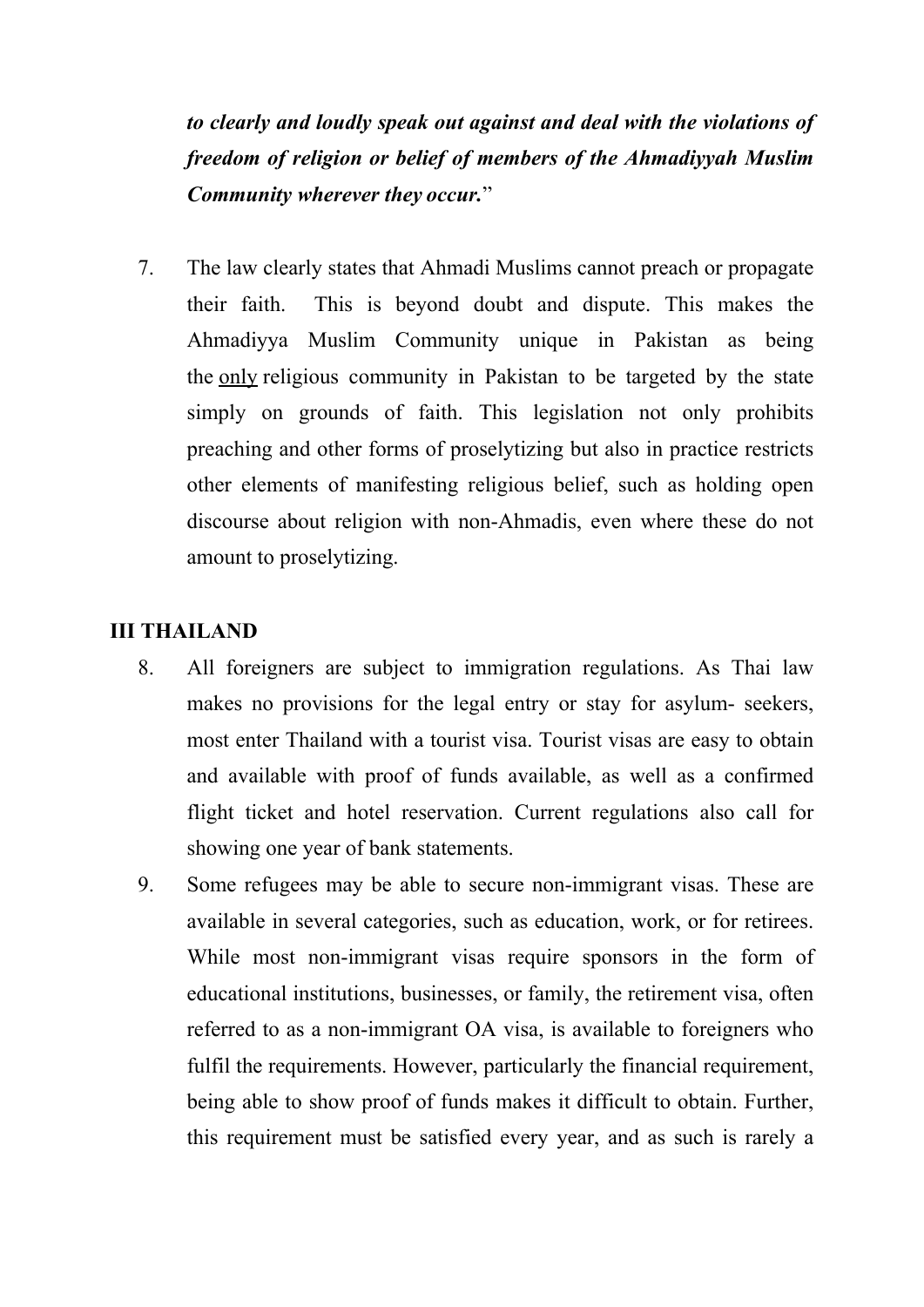secure, long-term solution for <sup>a</sup> refugee in Thailand.

- 10. The practical result of the Thai immigration system is that the vast majority of urban refugees in Thailand are overstaying their visas. Previously, this was less of <sup>a</sup> problem than what it is today. Since the military coup in 2014, the governmen<sup>t</sup> has initiated several measures in order to combat visa overstay and foreign criminals. This has led to the arrest and indefinite detention of <sup>a</sup> large number of refugees, even if their only offence is overstaying their visa. Refugees were previously eligible for bail in return for reporting their whereabouts twice <sup>a</sup> month.
- 11. However, in the pas<sup>t</sup> two years bail has not been possible, and refugees already out on bail have had their bail revoked. The result has been <sup>a</sup> swell in numbers of detainees in Thai IDCs, particularly in Bangkok. These detention facilities are meant as <sup>a</sup> short-term solution pending the foreigner making the necessary arrangements to leave Thailand, but as Thailand does not practice deportation of most foreigners, refugees have generally not been forced out of IDCs. The result is severe overcrowding, coupled with the almost total lack of healthcare, <sup>a</sup> situation which has persisted for years for some refugee detainees. As bail is no longer an option for refugees, they stay in the IDC until they make arrangements for returning to the country they fled from, or resettlement to <sup>a</sup> third country.
- 12. Refugees in Thailand are restricted from working legally by the country'<sup>s</sup> labour laws. Many Pakistani refugees try to secure employment to have enough money to cover their basic family needs, however they engage in work that is often irregular, temporary, dangerous and even degrading. In addition, wages are much lower than Thai citizens.
- 13. Pakistani refugees are subject to arrest and arbitrary detention in IDCs and governmen<sup>t</sup> run shelters. Female Ahmadi refugees are particularly vulnerable due to their distinctive dress which means they can be easily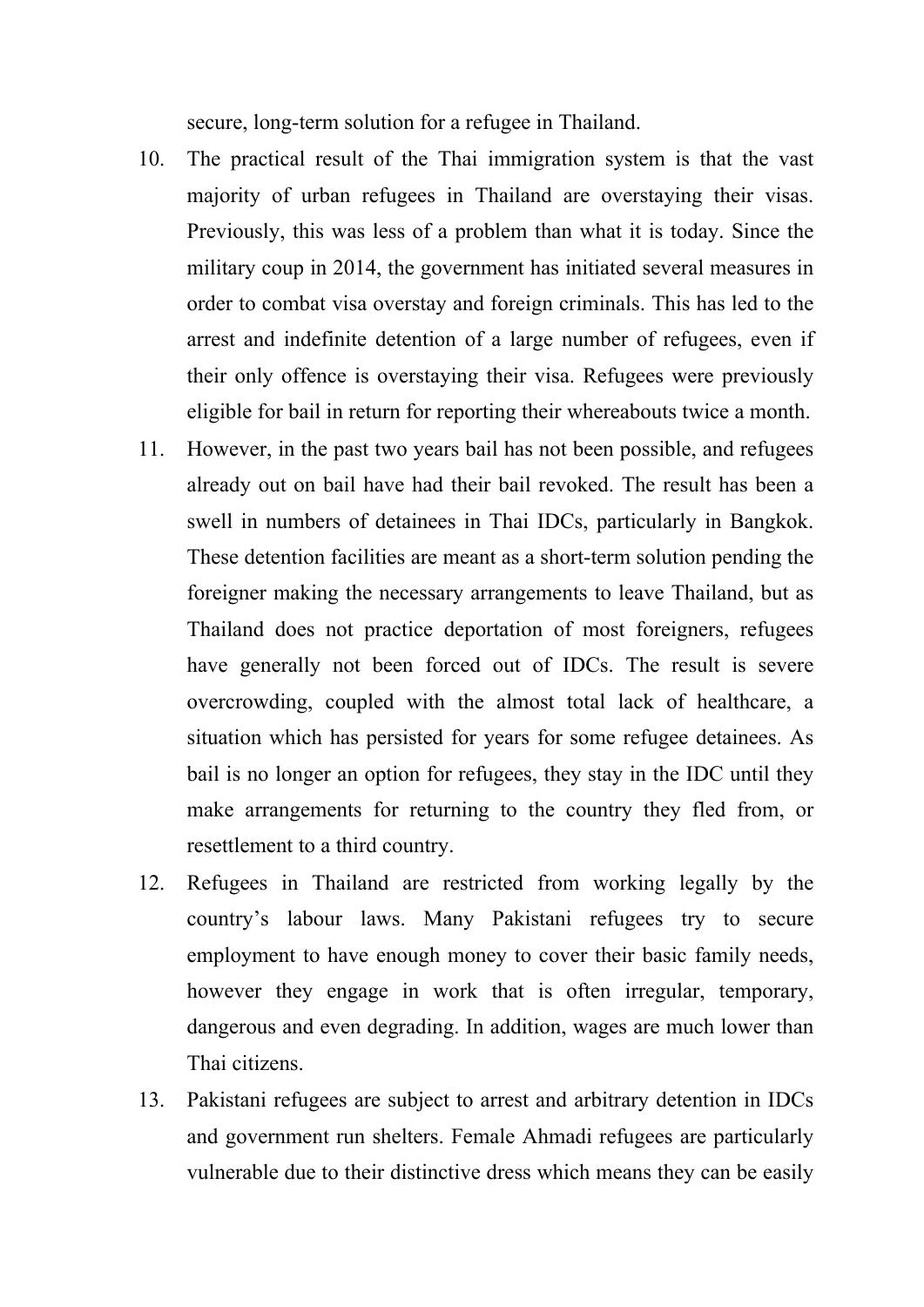identified and targeted by authorities.

- 14. Thai authorities regularly conduct raids to identify, arrest, detain and deport migrants in violation of Thailand'<sup>s</sup> immigration law. Pakistani refugees are among those who are arrested and detained. In August 2018, the governmen<sup>t</sup> launched <sup>a</sup> nationwide crackdown on illegal migrants and arrested over 200 refugees and asylum seekers including from Pakistan. They were detained in squalid immigration lockups with more than 50 children being separated from their parents.
- 15. Thailand'<sup>s</sup> domestic laws guarantee the right of all children to quality and free basic education provided by the State for at least 12 years regardless of legal status. Refugee children are mostly unable to access schools due to restrictions on movement, language barriers, transport fees, the long distances and discrimination.
- 16. Exposure to prolonged stress, lack of legal status, living in overcrowded shared rooms, poor housing and having no access to adequate nutrition and safe physical space are associated with <sup>a</sup> wide range of health conditions, including scabies, respiratory infections, asthma, Tuberculosis, Non-Communicable Diseases, deteriorating mental health and motor skills impairment among Ahmadi children.
- 17. As Thailand does not legally recognise refugees as <sup>a</sup> distinct class of people, local integration is not possible.
- 18. Thailand has not ratified the 1951 Refugee Convention and does not recognise the status of refugees. Thailand has ratified the International Covenant on Economic, Social, Cultural Rights without any reservation. Paragraph 30 of General Comment 20 states: 'all children within <sup>a</sup> State, including those with an undocumented status, have <sup>a</sup> right to receive education and access to adequate food and affordable health care.' The International Covenant on Economic, Social and Cultural Rights apply to everyone including non-nationals, such as refugees, asylum- seekers, stateless persons regardless of legal status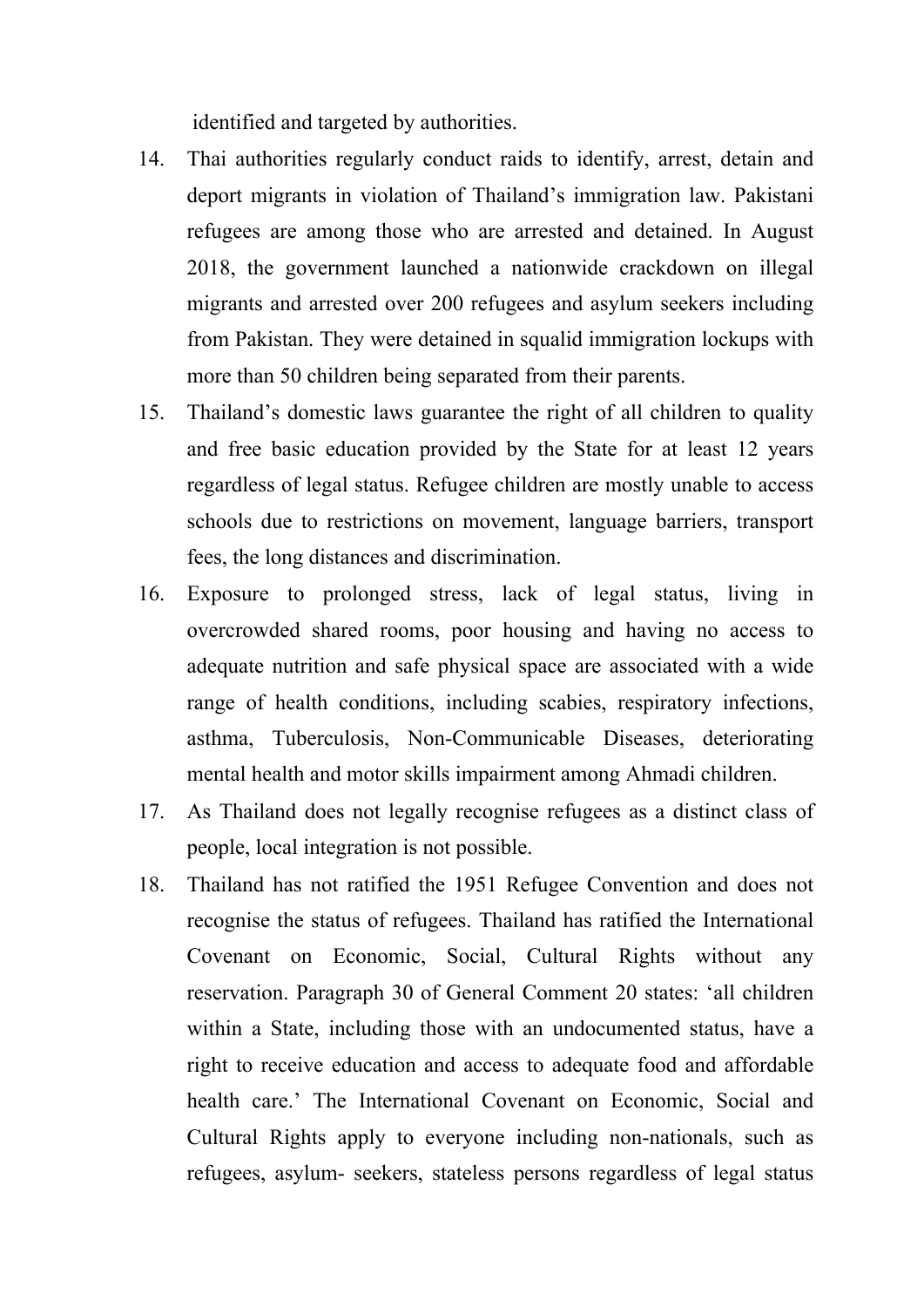and documentation. The actual situation of refugees and their children is in breach of this Treaty.

- 19. Ahmadi refugees and asylum-seekers in Thailand are trapped in an extremely vulnerable situation and urgently need practical, sustainable solutions. The migration process, language barriers, poor housing conditions, lack of adequate nutritious food and sanitation, poor legal protection and exposure to prolonged stress jeopardise their health, well- being and future prospects.
- 20. Many Ahmadi asylum-seekers are in dire health conditions and in urgen<sup>t</sup> need of health services, but do not have access to health facilities due to legal issues and the inability to pay for medical fees and the cost of transportation. This has significant consequences for Ahmadi refugees and asylum- seekers as well as the host community.
- 21. Ahmadi refugees in IDCs are deprived of hygienic conditions, access to clean water, health care facilities, adequate food and physical space. Some asylum-seekers and detainees have been detained for many years, with limited access to legal advice and psychological support. Some detained refugees reiterated their need for legal advice, hygienic conditions, medical services and access to nutritious food and clean water in the IDC.
- 22. Many Ahmadi refugees and asylum-seekers have endured psychological trauma due to violence, Adverse Childhood Experiences, isolation, lack of freedom of movement and physical security. Many of them show signs of depression, anxiety, suicidal thoughts and aches and pains that do not have an obvious physical cause.
- 23. Ahmadi refugees in Thailand are prohibited from working legally. This leaves them no other option than to seek employment in the informal sector where they are vulnerable to exploitation, arrest and detention.